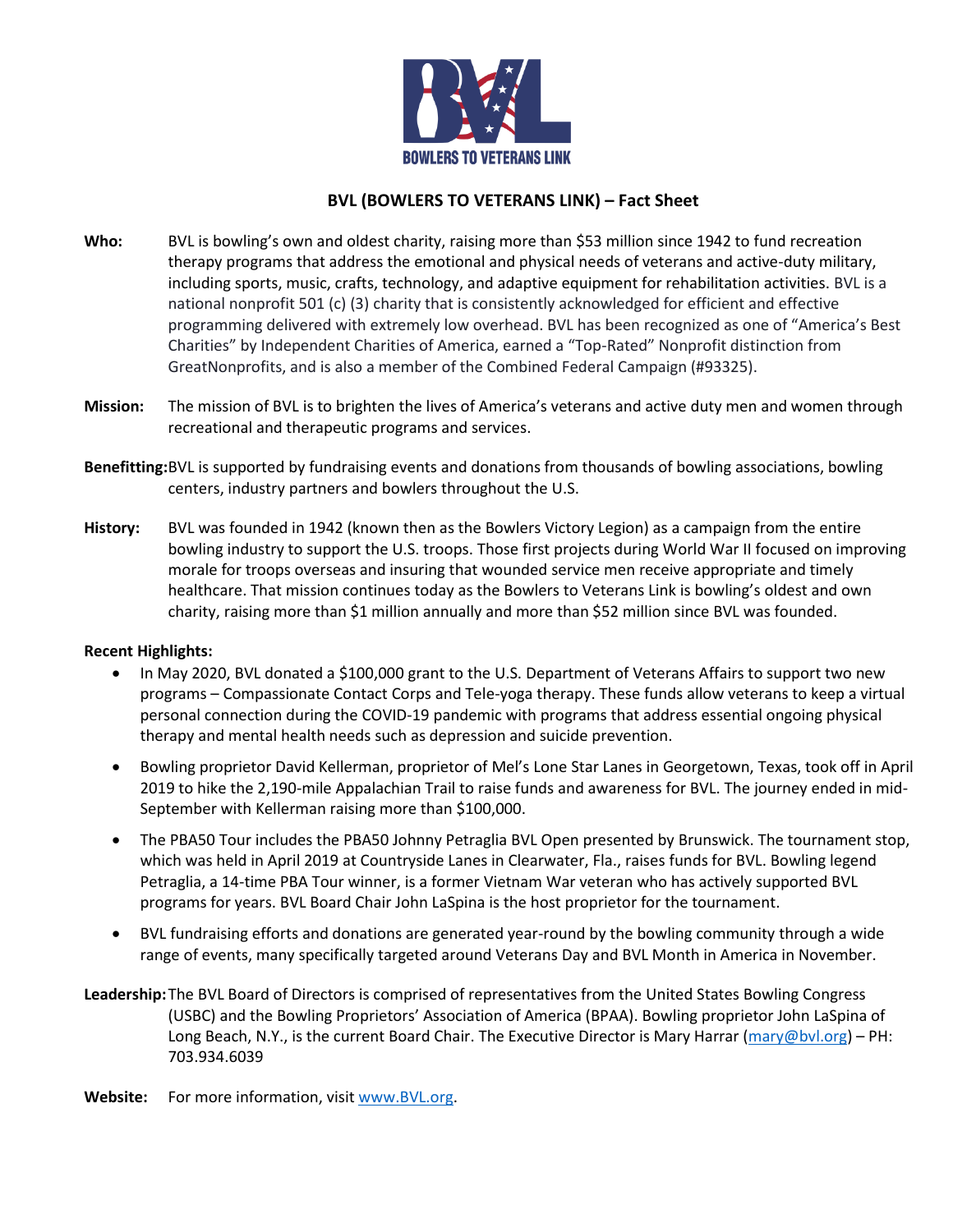

### **BVL FUNDS AT WORK: Military Mental Health Services**

#### **Mental Health Services for military:**

- The need for funding of mental health services for veterans and active duty military is more urgent that ever.
- At least 20 people in the military community including veterans, reserves and active duty military – commit suicide each day\*… that's close to one person each hour. In the next hour – another member of the military community will have taken their life.
	- o *Veterans are 1.5 times more likely to die by suicide than Americans who never served in the military… and for female veterans, the risk factor is 2.2 times more likely.\**
- Based on their era of service, approximately 12 to 20% of our veterans and their families are impacted by PTSD (posttraumatic stress disorder) in their daily lives.<sup>#</sup>
	- o *Operations Iraqi Freedom (OIF) and Enduring Freedom (OEF): About 11-20 out of every 100 Veterans (or between 11-20%) who served in OIF or OEF have PTSD in a given year.*
	- o *Gulf War (Desert Storm): About 12 out of every 100 Gulf War Veterans (or 12%) have PTSD in a given year.*
	- o *Vietnam War: About 15 out of every 100 Vietnam Veterans (or 15%) were currently diagnosed with PTSD at the time of the most recent study in the late 1980s, the National Vietnam Veterans Readjustment Study (NVVRS). It is estimated that about 30 out of every 100 (or 30%) of Vietnam Veterans have had PTSD in their lifetime.*

**How does BVL help?** BVL funds recreation therapy programs that address the emotional and physical needs of veterans and active-duty military, including sports, music, crafts, technology, and adaptive equipment for rehabilitation activities.

**Why is that important?** Recreation therapy helps address isolation and the challenging transition back into everyday life.

*\*Information from the 2019 National Veteran Suicide Prevention Annual Report #Information from the National Center for PTSD*